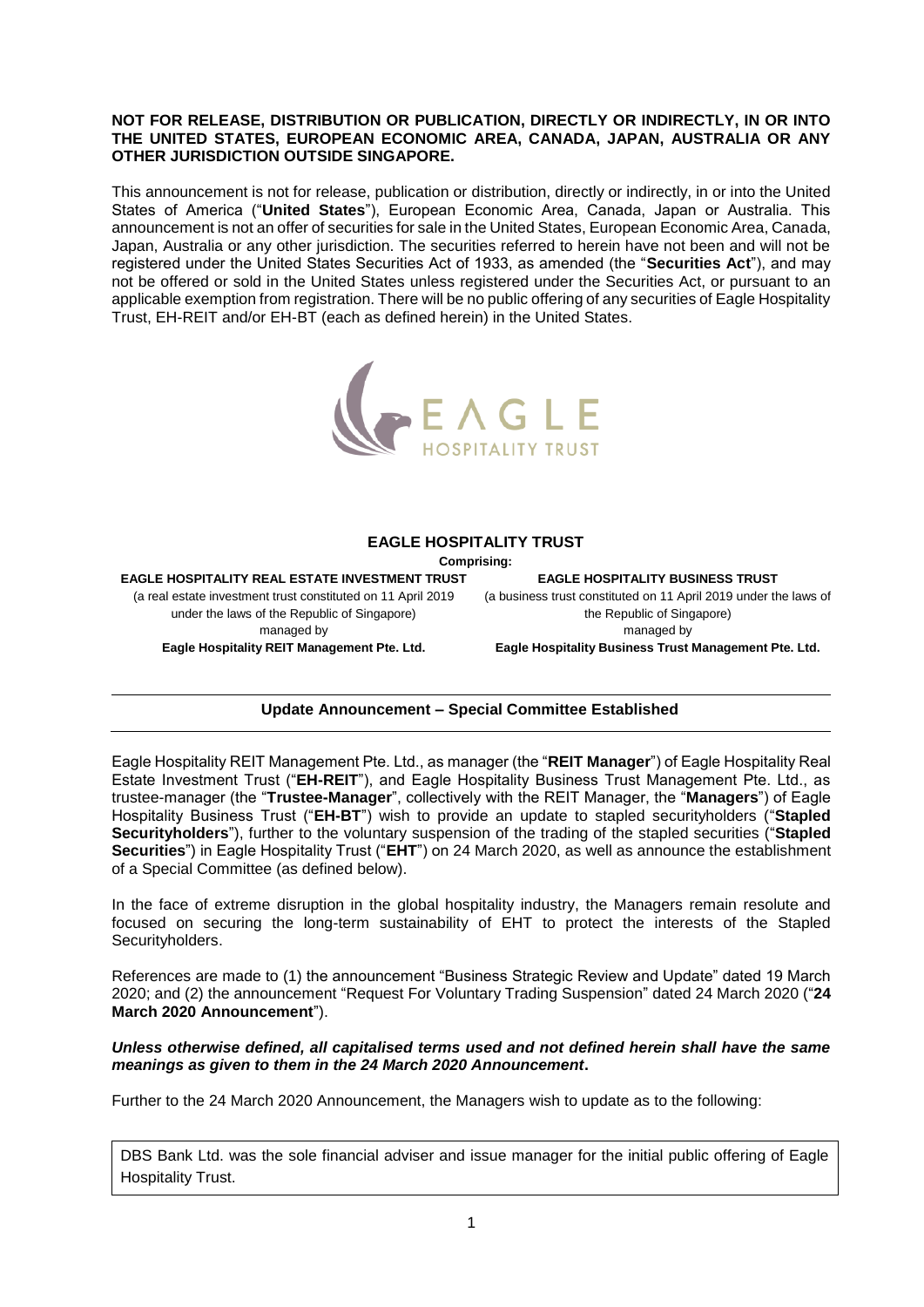### **1. Establishment of Special Committee**

- 1.1 A special committee (the "**Special Committee**") of Directors has been established with a key focus on safeguarding value for, and protecting the interests of, the Stapled Securityholders in light of the current circumstances facing EHT and the hospitality industry at large.
- 1.2 The Special Committee comprises all of EHT's independent directors and the Chief Executive Officer of the Managers, namely:

Mr Carl Gabriel Florian Stubbe (Chairman of the Special Committee) Mr Davy Lau Mr Tarun Kataria Mr Tan Wee Peng Kelvin Mr Salvatore G. Takoushian

The Non-Independent and Non-Executive Chairman and Deputy Chairman are not members of the Special Committee.

- 1.3 The Special Committee will oversee, amongst other items, matters relating to the Strategic Review and the Voluntary Suspension, as well as the engagement and discussion with the Administrative Agent and the Lenders in respect of the Facilities Agreement and Notice of Default and Acceleration issued thereunder.
- 1.4 The Special Committee has been engaging the Administrative Agent and the Lenders and other counterparties (including the Master Lessees and other lenders to EHT) on multiple fronts and is also in the process of selecting a financial adviser.

### **2. Discussions with Lenders / Implications for Distribution**

- 2.1 Following the issuance of the Notice, the Special Committee continues to work with the Administrative Agent and the Lenders to, among other things, negotiate with an objective of obtaining an agreement with the Administrative Agent and the Lenders in respect of a longer-term forbearance arrangement, including a consensual strategy moving forward.
- 2.2 To this end, EHT has entered into documentation with the Administrative Agent and the Lenders (a) to facilitate and govern further discussions and negotiations with the Administrative Agent and the Lenders; and (b) for a temporary forbearance by the Administrative Agent and the Lenders from exercising their asserted rights and remedies pending further discussions.
- 2.3 The key conditions to the temporary forbearance by the Administrative Agent and the Lenders is that payment of the Distribution must be suspended and no withdrawals may be made from the Distribution bank account whilst discussions with the Administrative Agent and the Lenders are ongoing during the temporary forbearance period.
- 2.4 **Accordingly, no payment of the Distribution has been made on 30 March 2020 as originally scheduled and announced in the announcement "Notice of Record Date and Distribution Payment Date" dated 17 February 2020, and there is no certainty or assurance as to if and when the Distribution can or will be made at all.**
- 2.5 The Special Committee is actively engaging with the Administrative Agent and the Lenders to progress discussions as quickly as possible. Pending further discussions with the Administrative Agent and the Lenders, the Special Committee is unable to provide any further details currently.

## **3. Conclusion**

3.1 The hospitality industry faced immediate repercussions at the onset of the COVID-19 pandemic. As more drastic measures are implemented globally to contain the spread, the hospitality and travel industries are confronted with increasing challenges. The Managers are working on both short and longer-term measures to navigate this difficult period.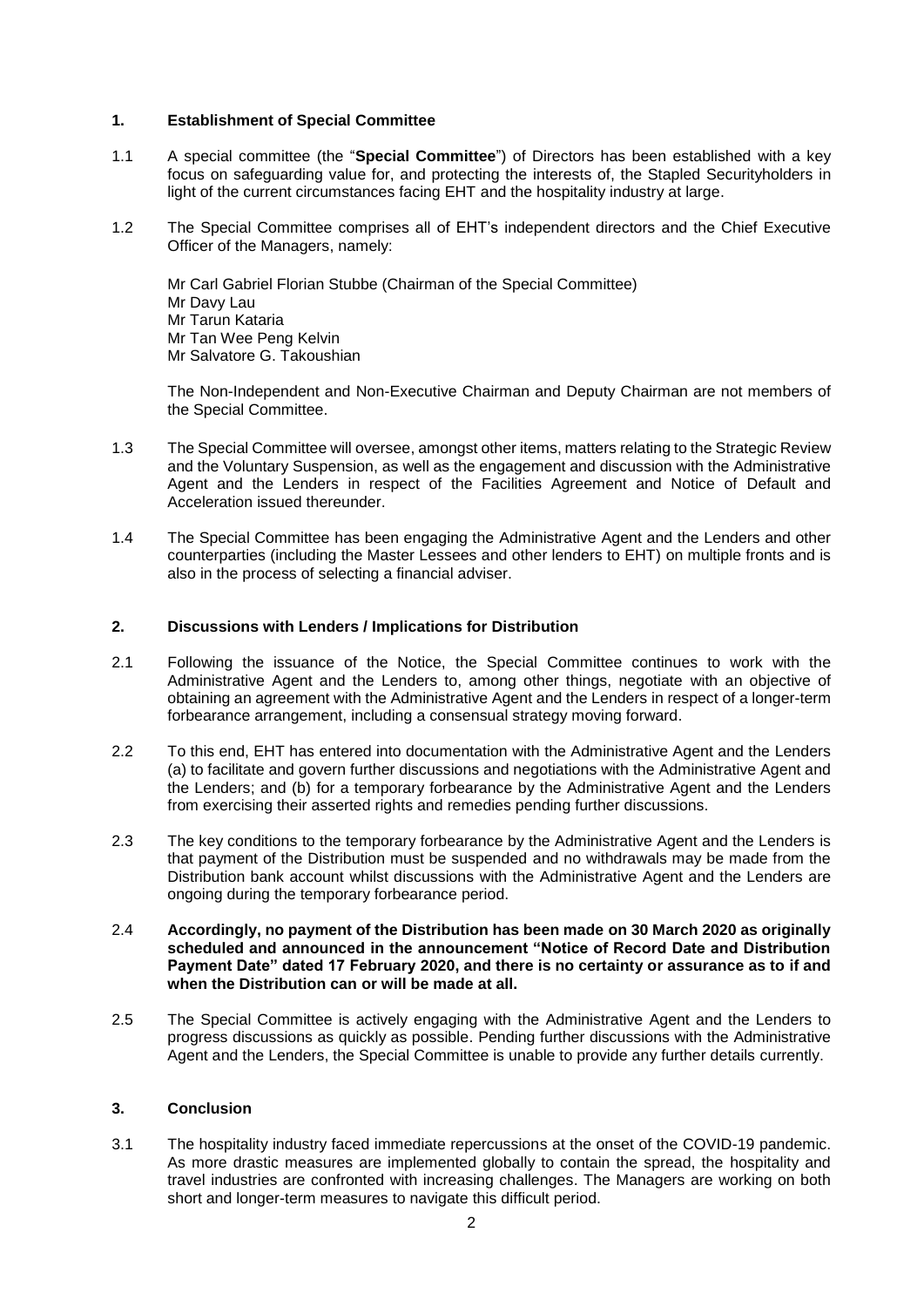- 3.2 Amid the dire environment facing the global hospitality industry, the Managers are working as quickly as possible to achieve the best outcome for the Stapled Securityholders.
- 3.3 The Managers and the Special Committee will provide updates to Stapled Securityholders as and when feasible and appropriate to do so, while balancing multiple and holistic considerations amidst dynamic, fluid and extreme operating conditions.

**Stapled Securityholders are advised to read this Announcement and any further announcements by the Managers carefully. There is no certainty or assurance as at the date of this Announcement that any discussions or prospects will be successfully concluded or any definitive agreements in relation to any transactions will be entered into (including whether there will be any satisfactory resolution with the Administrative Agent and the Lenders). Stapled Securityholders should consult their stockbrokers, bank managers, solicitors or other professional advisors if they have any doubt about the actions they should take.**

*For Strategic Review and related matters, please contact:*

Email: [boardsc@eagleht.com](mailto:boardsc@eagleht.com)

*Any queries relating to this Announcement should be directed to the following:*

Contact Investor Relations Telephone: +65 6653 4434 Email: [enquiry@eagleht.com](mailto:enquiry@eagleht.com)

For and on behalf of the Board

Salvatore Gregory Takoushian Executive Director and Chief Executive Officer

### **Eagle Hospitality REIT Management Pte. Ltd.**

(Company Registration No.: 201829789W) **as manager of Eagle Hospitality Real Estate Investment Trust**

**Eagle Hospitality Business Trust Management Pte. Ltd.** (Company Registration No.: 201829816K) **as trustee-manager of Eagle Hospitality Business Trust**

Date: 1 April 2020

#### **IMPORTANT NOTICE**

This announcement is for information only and does not constitute an offer of, or invitation to subscribe or purchase or solicitation of subscriptions or purchases of Stapled Securities in Eagle Hospitality Trust any jurisdiction nor should it or any part of it form the basis of, or be relied upon in connection with, any contract or commitment or any investment decision whatsoever.

The value of the Stapled Securities and the income derived from them may fall as well as rise. Stapled Securities are not obligations of, deposits in, or guaranteed by, the REIT Manager, the Trustee-Manager, DBS Trustee Limited (as trustee of EH-REIT), Urban Commons, LLC (as sponsor of EHT), the Sole Financial Adviser and Issue Manager, the Joint Global Coordinators and the Joint Bookrunners and Underwriters or any of their respective affiliates, advisers or representatives.

An investment in the Stapled Securities is subject to investment risks, including the possible loss of the principal amount invested. Stapled Securityholders have no right to request that the Managers redeem or purchase their Stapled Securities while the Stapled Securities are listed. It is intended that Stapled